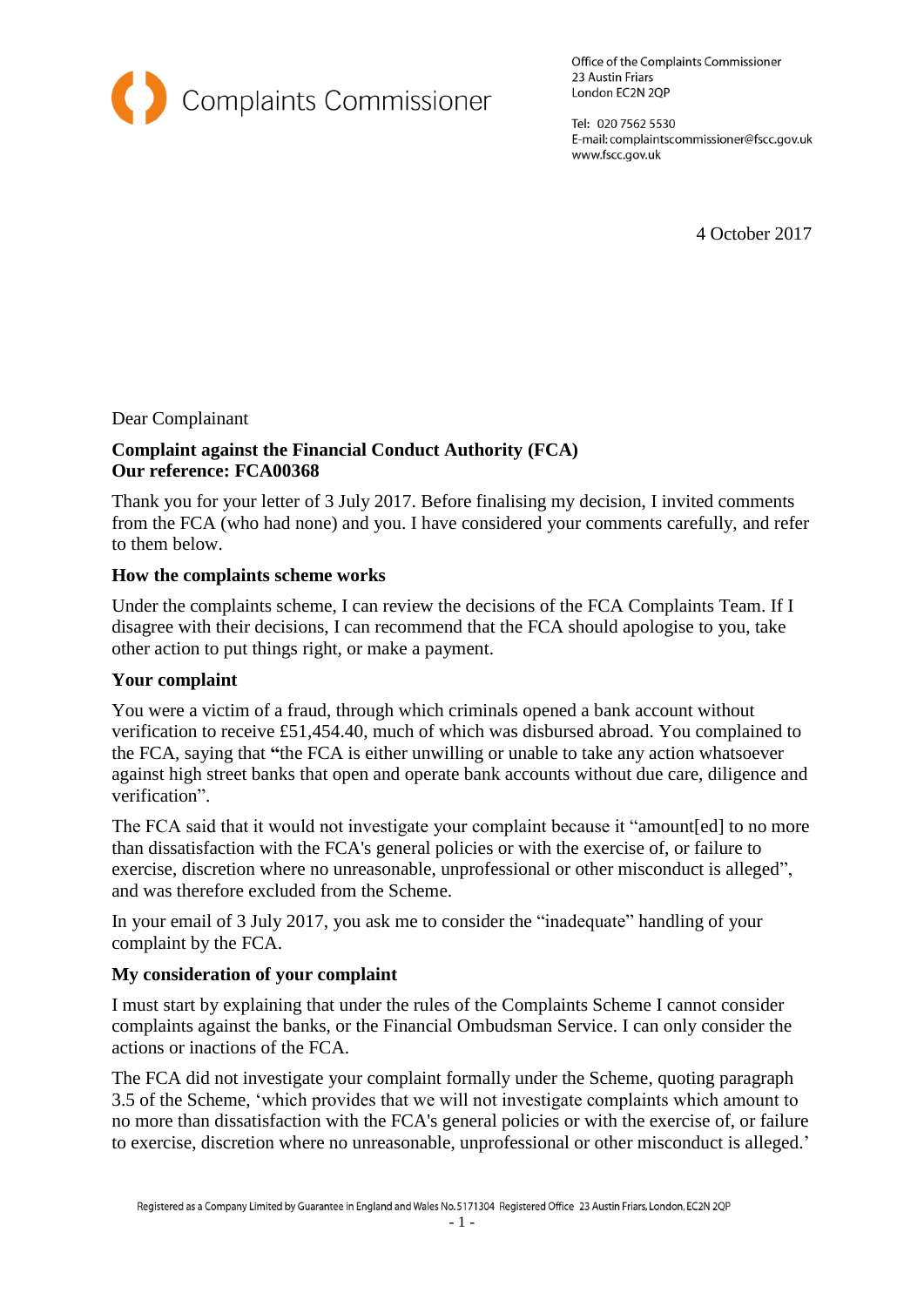It did however, provide you with additional information about a super-complaint which was submitted by Which? to the Payment Systems Regulator and the FCA on 23 September 2016. The super-complaint highlighted areas that require further consideration, and the FCA has announced that it will take forward the following actions:

- work with firms to tackle concerns around both sending and receiving banks in relation to authorised push payment fraud
- evidence received in relation to the super-complaint will be examined by FCA supervision, which will address any firm-specific issues directly
- if, following the above steps, there are unresolved sector-wide issues, the FCA will initiate further work. Any such work should consider the developments made since the thematic review of banks' defences against investment fraud

# **My view**

You provided the FCA with information about a fraud on your bank account. From the records, I can see that this information was passed to the Supervision team at the FCA for their consideration.

It would have been helpful if the FCA had explained this to you, so that you could see that your information had not been ignored. Unfortunately, even though the FCA has considered the information, it will be unable to tell you what, if any, action it may take as a result. More detail on what information the FCA can and cannot share can be found here: <https://www.fca.org.uk/freedom-information/information-we-can-share/>

In your view, the bank has ignored the FCA's policy on unauthorised payments, and no one has taken any action to deal with that. In your response to my preliminary decision, you repeat your view that no one is regulating the banks effectively.

The question of whether or not your payment was an unauthorised one for which the bank should reimburse you is a matter for the Financial Ombudsman Service to determine. The FCA cannot provide reimbursement. If a fraud has taken place, then it becomes a police matter. I understand you have already approached the police, which is the correct course of action.

You raise a broader question about how the banks respond to fraud of this nature, and what they should do about circumstances such as the ones you highlight in your case. I welcome the further work the FCA is undertaking as a result of the super-complaint. The work being undertaken there is designed to tackle the underlying issues which you complain about. In particular, one of the industry initiatives highlighted in the PSR's response

(https://www.psr.org.uk/psr-publications/news-announcements/which-super-complaint-ourresponse-Dec-2016) to the super-complaint was 'confirmation of payee' which the strategy forum set up by the PSR is looking at implementing. Details from the PSR's response are as follows:

### *Assurance data – confirmation of payee*

*7.18 One of the solutions identified in the Forum's final strategy is assurance data, which will include both confirmation of payee and confirmation of receipt. This solution will give both payers and payees assurance, before (and after) a payment is sent, that their payment intentions were followed through. This*